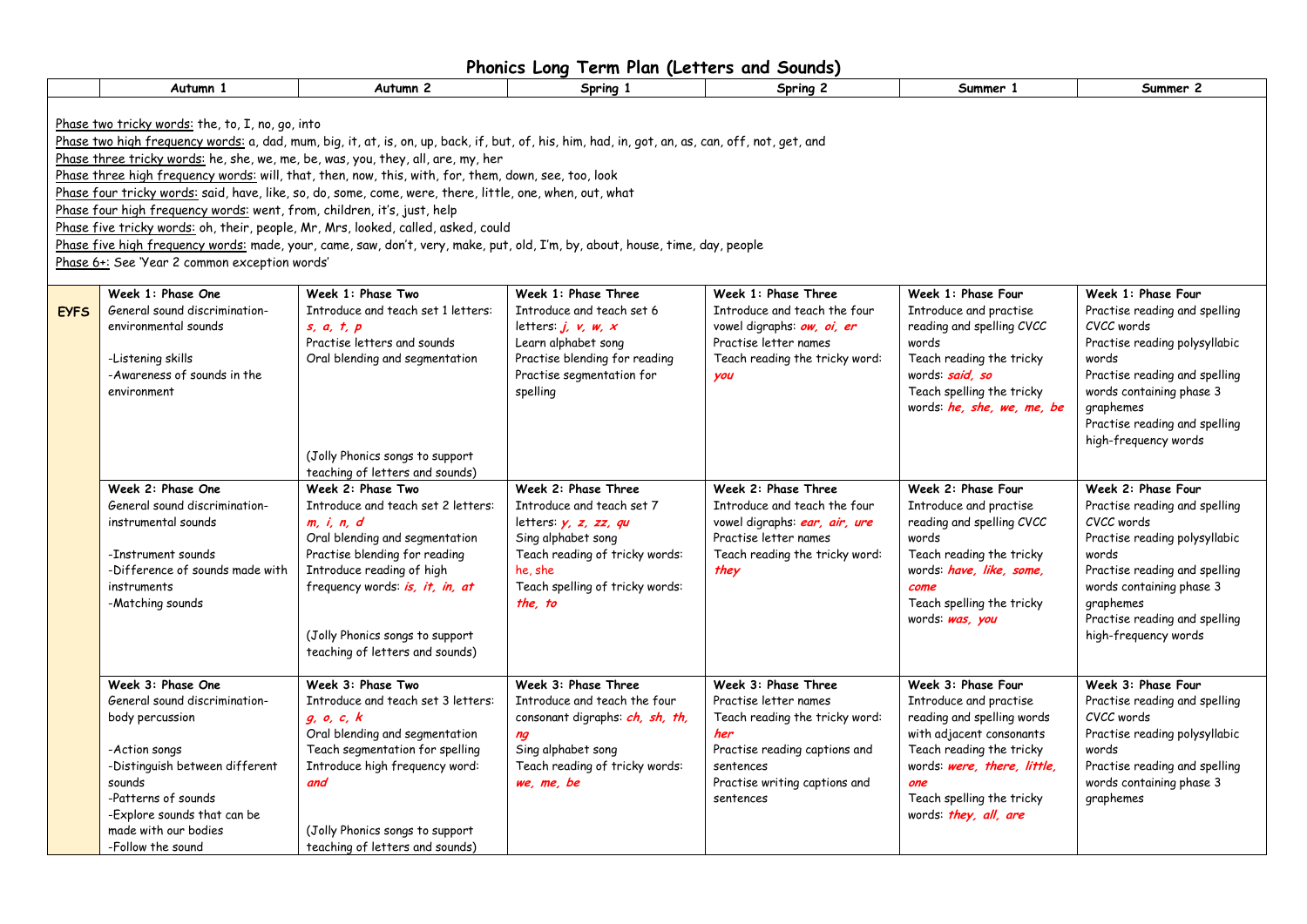|    | Week 4: Phase One                                 | Week 4: Phase Two                                    | Week 4: Phase Three                     | Week 4: Phase Three                   | Week 4: Phase Four            | Week 4: Recap Week               |
|----|---------------------------------------------------|------------------------------------------------------|-----------------------------------------|---------------------------------------|-------------------------------|----------------------------------|
|    | Rhythm and rhyme                                  | Introduce and teach set 4 letters:                   | Introduce and teach the four            | Practise letter names                 | Introduce and practise        | Revision week/ Catch up week     |
|    |                                                   | e, u, r, ck                                          | vowel digraphs: <i>ai</i> , ee, igh, oa | Teach reading the tricky word:        | reading and spelling words    |                                  |
|    | -Identify rhythm and rhyme with                   | Oral blending and segmentation                       | Sing alphabet song                      | all                                   | with adjacent consonants      |                                  |
|    | speech                                            | Practise segmentation for spelling                   | Teach reading of tricky word:           | Practise reading and spelling         | Teach reading the tricky      |                                  |
|    | -Awareness of rhyme in words                      | Introduce tricky words: to, the                      | was                                     | high-frequency words                  | words: do, when, out, what    |                                  |
|    | -Rhyming words                                    |                                                      | Teach spelling of tricky words:         | Practise reading captions and         | Teach spelling the tricky     |                                  |
|    | -Rhyming books                                    |                                                      |                                         | sentences                             | words: my, her                |                                  |
|    | -Rhyming soup                                     |                                                      | no, go<br>Teach reading and spelling of | Practise writing captions and         |                               |                                  |
|    | -Odd one out                                      |                                                      | high frequency words                    | sentences                             |                               |                                  |
|    |                                                   | (Jolly Phonics songs to support                      |                                         |                                       |                               |                                  |
|    | -Nursery rhymes<br>Week 5: Phase One Alliteration | teaching of letters and sounds)<br>Week 5: Phase Two |                                         |                                       |                               |                                  |
|    |                                                   |                                                      | Week 5: Phase Three                     | Week 5: Phase Three                   | Week 5: Phase Four            | Week 5: Recap Week               |
|    |                                                   | Introduce and teach set 5 letters:                   | Introduce and teach the four            | Practise letter names                 | Introduce and practise        | Revision week/ Catch up week     |
|    | -Listen and identify sounds at                    | h, b, f, l, ff, ll, ss                               | vowel digraphs: oo, ar, or, ur          | Practise blending for reading         | reading and spelling words    |                                  |
|    | the beginning of words                            | Oral blending and segmentation                       | Sing alphabet song                      | Practise segmentation for             | with adjacent consonants      |                                  |
|    | -Explore how sounds are                           | Practise segmentation for spelling                   | Teach reading the tricky word:          | spelling                              | Practise reading and spelling |                                  |
|    | articulated                                       | Introduce tricky words: no, into,                    | my                                      | Teach reading the tricky word:        | high-frequency words          |                                  |
|    | -Silly soup                                       | go, I                                                | Teach reading and spelling of           | are                                   | Practise reading sentences    |                                  |
|    |                                                   |                                                      | high frequency words                    | Practise reading and spelling         | Practise writing sentences    |                                  |
|    |                                                   |                                                      | Read two-syllable words                 | high-frequency words                  |                               |                                  |
|    |                                                   | (Jolly Phonics songs to support                      |                                         |                                       |                               |                                  |
|    |                                                   | teaching of letters and sounds)                      |                                         |                                       |                               |                                  |
|    | Week 6: Phase One                                 | Week 6: Phase Two                                    | Week 6: Phase Three                     | Week 6: Phase Three                   | Week 6: Phase Four            | Week 6: Recap Week/              |
|    | Voice sounds                                      | Revise all letters and sounds                        | Revision week/ Assessment week          | Revision week/ Assessment             | Revision week/ Assessment     | Revision week/ Catch up week     |
|    | -Explore vocal sounds                             | Reading and writing of words and                     |                                         | week                                  | week                          |                                  |
|    | -Animal noises                                    | captions                                             |                                         |                                       |                               |                                  |
|    | Week 7: Phase One                                 | Week 7: Phase Two                                    |                                         |                                       |                               | Week 7: Assessment week          |
|    | Oral blending and segmenting                      | Assessment week                                      |                                         |                                       |                               |                                  |
|    | Week 1: Revision                                  | Week 1: Phase Five                                   | Week 1: Phase Five                      | Week 1: Phase Five                    | Week 1: Phase Five            | Week 1: Phase Five               |
| Y1 | Recall phase two and phase three                  | Teaching reading of HF/Tricky                        | Teaching reading of HF/Tricky           | Teaching spelling of HF/Tricky        | Teaching reading and spelling | Teaching reading and spelling    |
|    | graphemes                                         | words: oh. their                                     | words: water, where, who,               | words: Mr. Mrs                        | of HF words: his, but, that,  | of HF words: when, it's, see,    |
|    | Caption and sentence reading and                  | Teaching spelling of HF/Tricky                       | again, thought                          | Teach alternative graphemes           | with, all, we                 | looked, very                     |
|    | writing                                           | words: said, so                                      | Teaching spelling of HF/Tricky          | for spelling: <i>igh / ie/ i-e/ y</i> | Teach alternative graphemes   | Teach alternative graphemes      |
|    | Revise reading and spelling of                    | Teach new graphemes for reading:                     | words: little, one                      | Practise reading/spelling words       | for spelling: j/g/dge m/mb    | for reading and spelling: s/c/sc |
|    | tricky words: I, no, go, to, the,                 | ay, ou, ie, ea                                       | Teach alternative pronunciations        | containing alternative spellings      | n/kn/gn                       | Practise reading/spelling words  |
|    | into                                              | Practise reading and spelling words                  | of graphemes for reading: i             | Practise reading and spelling         | Practise reading/spelling     | containing alternative spellings |
|    |                                                   | containing new graphemes                             | (fin/find), o (hot/cold), c             | words with newly learned              | words containing alternative  |                                  |
|    |                                                   |                                                      | (cat/cent), g (got/gent)                | graphemes                             | spellings                     |                                  |
|    |                                                   |                                                      | Practise reading and spelling           |                                       |                               |                                  |
|    |                                                   |                                                      | words with newly learned                |                                       |                               |                                  |
|    |                                                   |                                                      | graphemes                               |                                       |                               |                                  |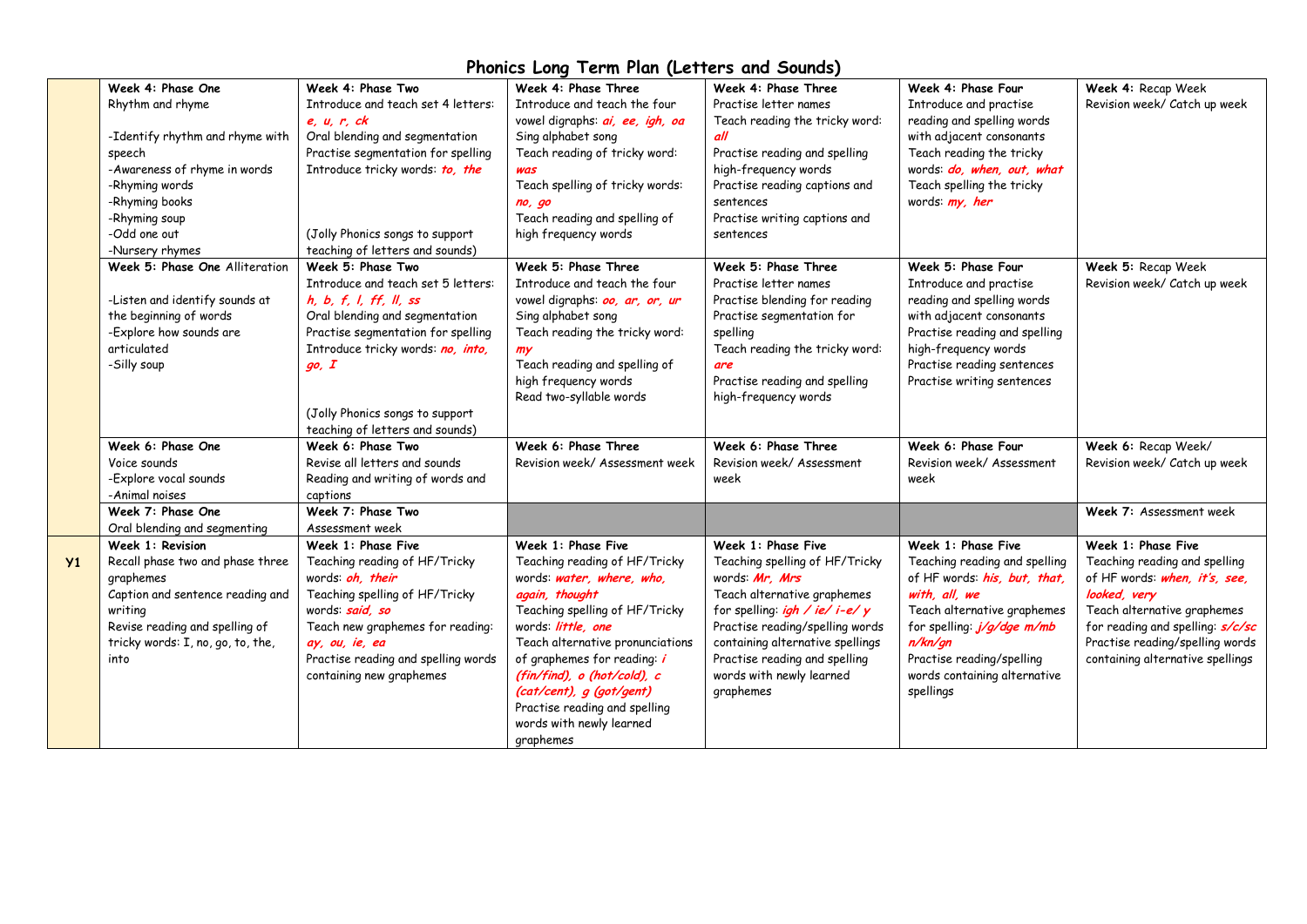| Week 2: Revision<br>Recall phase two and phase three<br>graphemes<br>Revise and practise reading two-<br>syllable words<br>Revise and practise spelling two-<br>syllable words<br>Caption and sentence reading and<br>writing<br>Revise reading and spelling of<br>tricky words: he, she, we, me, be,<br>was       | Week 2: Phase Five<br>Teaching reading of HF/Tricky<br>words: people, looked<br>Teaching spelling of HF/Tricky<br>words: some, come<br>Teach new graphemes for reading:<br>oy, ir, ue, aw<br>Practise reading and spelling words<br>containing new graphemes            | Week 2: Phase Five<br>Teaching reading of HF/Tricky<br>words: through, work, mouse,<br>many, laughed, because<br>Teaching spelling of HF/Tricky<br>words: do, when<br>Teach alternative pronunciations<br>of graphemes for reading: $\boldsymbol{u}$<br>(but/put), ow (cow/blow), ie<br>(tie/field), ea (eat/bread)<br>Practise reading and spelling<br>words with newly learned<br>graphemes                                        | Week 2: Phase Five<br>Teaching spelling of HF/Tricky<br>words: called, asked<br>Teach alternative graphemes<br>for spelling: <i>oa/ oe/ o-e/ ow</i><br>Practise reading/spelling words<br>containing alternative spellings             | Week 2: Phase Five<br>Teaching reading and spelling<br>of HF words: can, are, up,<br>had, my, her<br>Teach alternative graphemes<br>for spelling: or/aw/au/al/our<br>Practise reading/spelling<br>words containing alternative<br>spellings       | Week 2: Phase Five<br>Teaching reading and spelling<br>of HF words: look, don't come,<br>will, into<br>Teach alternative graphemes<br>for reading and spelling: e/ea<br>i/y/ey<br>Practise reading/spelling words<br>containing alternative spellings                                    |
|--------------------------------------------------------------------------------------------------------------------------------------------------------------------------------------------------------------------------------------------------------------------------------------------------------------------|-------------------------------------------------------------------------------------------------------------------------------------------------------------------------------------------------------------------------------------------------------------------------|--------------------------------------------------------------------------------------------------------------------------------------------------------------------------------------------------------------------------------------------------------------------------------------------------------------------------------------------------------------------------------------------------------------------------------------|----------------------------------------------------------------------------------------------------------------------------------------------------------------------------------------------------------------------------------------|---------------------------------------------------------------------------------------------------------------------------------------------------------------------------------------------------------------------------------------------------|------------------------------------------------------------------------------------------------------------------------------------------------------------------------------------------------------------------------------------------------------------------------------------------|
| Week 3: Revision<br>Recall phase two and phase three<br>graphemes<br>Revise and practise reading two-<br>syllable words<br>Revise and practise spelling two-<br>syllable words<br>Caption and sentence reading and<br>writing<br>Revise reading and spelling of<br>tricky words: you, they, all, are,<br>my, her   | Week 3: Phase Five<br>Teaching reading of HF/Tricky<br>words: Mr. Mrs<br>Teaching spelling of HF/Tricky<br>words: have, like<br>Teach new graphemes for reading:<br>wh, ph, ew, oe, au<br>Practise reading and spelling words<br>containing new graphemes               | Week 3: Phase Five<br>Teaching reading of HF/Tricky<br>words: <i>different</i> , any, eyes,<br>friends, once, please<br>Teaching spelling of HF/Tricky<br>words: what, out<br>Teach alternative pronunciations<br>of graphemes for reading: er<br>(farmer/her), a (hat/what), y<br>(yes/by/very), ch<br>(chin/school/chef), ou<br>(out/shoulder/could/you)<br>Practise reading and spelling<br>words with newly learned<br>graphemes | Week 3: Phase Five<br>Teaching spelling of all<br>HF/Tricky words<br>Teach alternative graphemes<br>for spelling: <i>oo/ ue/ u-e/ ew</i><br>Practise reading/spelling words<br>containing alternative spellings                        | Week 3: Phase Five<br>Teaching reading and spelling<br>of HF words: what, there,<br>out, this, have<br>Teach alternative graphemes<br>for spelling: <i>ur/ir/er/ear</i><br>Practise reading/spelling<br>words containing alternative<br>spellings | Week 3: Phase Five<br>Teaching reading and spelling<br>of HF words: back, from,<br>children, him, Mr, get, just,<br>now, came, oh<br>Teach alternative graphemes<br>for reading and spelling:<br>sh/ch/tion/ssion<br>Practise reading/spelling words<br>containing alternative spellings |
| Week 4: Revision<br>Recall phase two and phase three<br>graphemes<br>Revise and practise reading two-<br>syllable words<br>Revise and practise spelling two-<br>syllable words<br>Caption and sentence reading and<br>writing<br>Revise reading and spelling of<br>tricky words: said, have, like, so,<br>do, some | Week 4: Phase Five<br>Teaching reading of HF/Tricky<br>words: called, asked<br>Teaching spelling of HF/Tricky<br>words: were, there<br>Teach new graphemes for reading:<br>$a-e, e-e, i-e, o-e, u-e$<br>Practise reading and spelling words<br>containing new graphemes | Week 4: Phase Five<br>Teaching spelling of HF/Tricky<br>words: oh, their<br>Teach alternative graphemes for<br>spelling: <i>ai</i> / ay/ a-e/ ey/ eigh<br>Practise reading/spelling words<br>containing alternative spellings                                                                                                                                                                                                        | Week 4: Phase Five<br>Teaching reading and spelling of<br>HF words: the, and, a, to,<br>said, in<br>Teach alternative graphemes<br>for spelling: c/k/ck/qu/x/ch<br>Practise reading/spelling words<br>containing alternative spellings | Week 4: Phase Five<br>Teaching reading and spelling<br>of HF words: went, be, like,<br>some, so<br>Teach alternative graphemes<br>for spelling: <b>ow/ou oi/oy</b><br>Practise reading/spelling<br>words containing alternative<br>spellings      | Week 4: Phase Five- Revision<br>Teaching reading and spelling<br>of HF words: <b>about</b> , got,<br>their, people, your, put,<br>could, house, old, too<br>Practise reading/spelling words<br>containing alternative spellings                                                          |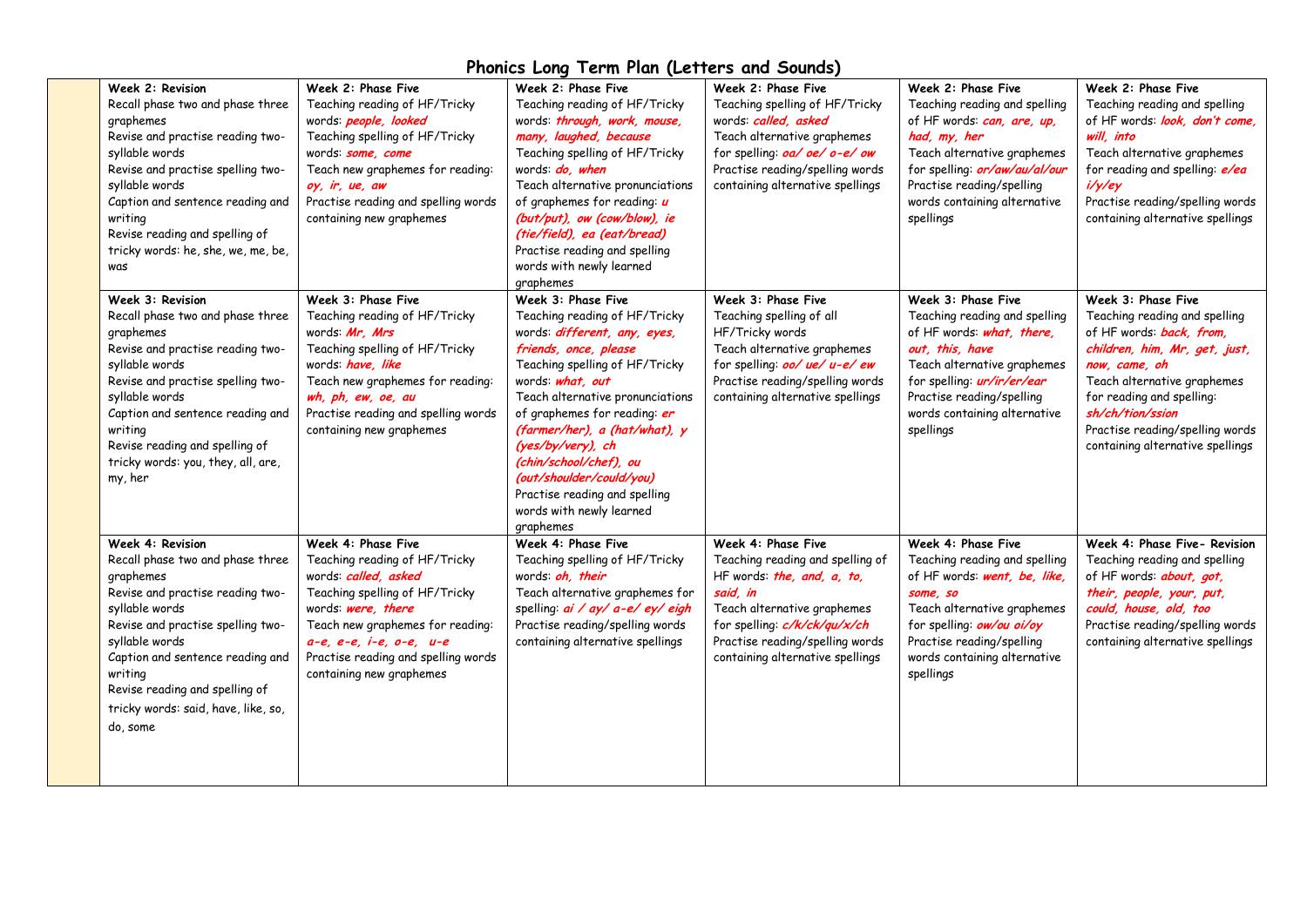|           | Week 5: Revision<br>Recall phase two and phase three<br>graphemes<br>Revise and practise reading two-<br>syllable words<br>Revise and practise spelling two-<br>syllable words<br>Caption and sentence reading and<br>writing<br>Revise reading and spelling of<br>tricky words: come, were, there,<br>little, one, when, out | Week 5: Phase Five<br>Teaching reading of HF/Tricky<br>words: oh, their<br>Teaching spelling of HF/Tricky<br>words: said, so<br>Teach new grapheme for reading:<br>zh (treasure)<br>Practise reading and spelling words<br>containing new graphemes                                        | Week 5: Phase Five<br>Teaching spelling of HF/Tricky<br>words: people, looked<br>Teach alternative graphemes for<br>spelling: ee / ea/ e-e/ ey/ y/<br>ie<br>Practise reading/spelling words<br>containing alternative spellings | Week 5: Phase Five<br>Teaching reading and spelling of<br>HF/Tricky words: he, I, of, it,<br>was, you<br>Teach alternative graphemes<br>for spelling: <i>ch/tch f/ph</i><br>Practise reading/spelling words<br>containing alternative spellings         | Week 5: Phase Five<br>Teaching reading and spelling<br>of HF words: not, ten, wre,<br>go, little, as, no, mum,<br>one, them, do, me, down,<br>dad, big<br>Teach alternative graphemes<br>for spelling: ear/ere/eer<br>air/are/ear<br>Practise reading/spelling<br>words containing alternative<br>spellings | Week 5: Phase Five- Revision<br>Teaching reading and spelling<br>of HF words: by, day, made,<br>time, T'm, if, help, Mrs,<br>called, here<br>Practise reading/spelling words<br>containing alternative spellings |
|-----------|-------------------------------------------------------------------------------------------------------------------------------------------------------------------------------------------------------------------------------------------------------------------------------------------------------------------------------|--------------------------------------------------------------------------------------------------------------------------------------------------------------------------------------------------------------------------------------------------------------------------------------------|---------------------------------------------------------------------------------------------------------------------------------------------------------------------------------------------------------------------------------|---------------------------------------------------------------------------------------------------------------------------------------------------------------------------------------------------------------------------------------------------------|-------------------------------------------------------------------------------------------------------------------------------------------------------------------------------------------------------------------------------------------------------------------------------------------------------------|------------------------------------------------------------------------------------------------------------------------------------------------------------------------------------------------------------------|
|           | Week 6: Revision<br>Recall phase two and phase three<br>graphemes<br>Revise and practise reading two-<br>syllable words<br>Revise and practise spelling two-<br>syllable words<br>Caption and sentence reading and<br>writing<br>Revise reading and spelling of all<br>phase 2, phase 3 and phase 4<br>tricky words           | Week 6: Phase Five<br>Recall phase two and phase three<br>graphemes<br>Revise all phase 5 graphemes for<br>reading<br>Practise reading words containing<br>new graphemes<br>Practise spelling words containing<br>new graphemes<br>Practise reading and spelling<br>taught HF/tricky words | Week 6: Phase 5<br>Revision week/ Assessment week                                                                                                                                                                               | Week 6: Phase 5<br>Revision week/ Assessment<br>week                                                                                                                                                                                                    | Week 6: Phase 5<br>Revision week/Assessment<br>week                                                                                                                                                                                                                                                         | Week 6: Phase Five- Revision<br>Teaching reading and spelling<br>of HF words: off, asked, saw,<br>make, an<br>Practise reading/spelling words<br>containing alternative spellings                                |
|           | Week 7: Phase 2/3/4<br>Revision/Assessment week                                                                                                                                                                                                                                                                               | Week 7: Phase 5<br>Assessment week                                                                                                                                                                                                                                                         |                                                                                                                                                                                                                                 |                                                                                                                                                                                                                                                         |                                                                                                                                                                                                                                                                                                             | Week 7: Phase 5<br>Assessment week                                                                                                                                                                               |
| <b>Y2</b> | Week 1: Revision<br>Recall phase 5 graphemes for<br>reading<br>Recall phase 5 alternative<br>pronunciations/spellings.                                                                                                                                                                                                        | Week 1: Revision<br>Recall phase 5 alternative spellings<br>- read and write.<br>Recall suffixes ed/ing/er/est<br>Practise reading and spelling words<br>with the suffixes ed/ing/er/est.                                                                                                  | Week 1: Revision<br>Recall phase 5 alternative<br>spellings - read and write.<br>Recall suffixes ed/ing/er/est/ly<br>Practise reading and spelling<br>words with the suffixes<br>ed/ing/er/est/ ly                              | Week 1: Revision<br>Recall phase 5 alternative<br>spellings - read and write.<br>Recall suffixes<br>ed/ing/er/est/ly/ful/less<br>Practise reading and spelling<br>words with the suffixes<br>ed/ing/er/est/ly/ful/less<br>Recall plurals - s/es/ies/ves | Week 1: Revision<br>Recall phase 5 alternative<br>spellings - read and write.<br>Recall common prefixes<br>un/dis/mis/micro/re.<br>Recap contractions - match<br>to two base words. Recap<br>where the apostrophe goes.                                                                                     | Week 1: Revision<br>Recall phase 5 alternative<br>spellings - read and write.<br>Recall main suffixes and<br>associated rules.<br>Practise reading and spelling<br>words with the main suffixes.                 |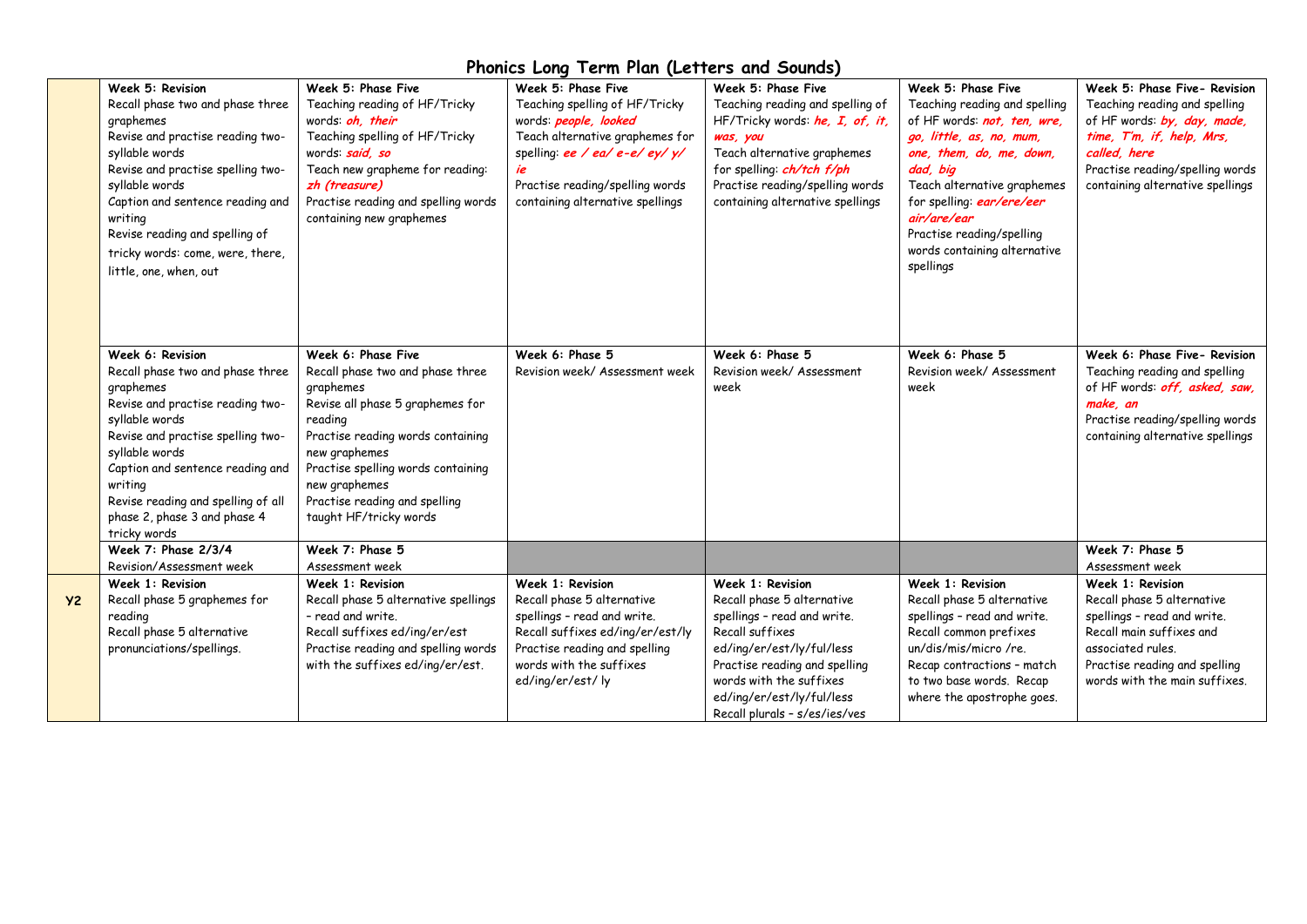| Week 2: Phase 6                 | Week 2: Phase 6                     | Week 2: Phase 6                 | Week 2: Phase 6                               | Week 2: Phase 6               | Week 2: Phase 6                 |
|---------------------------------|-------------------------------------|---------------------------------|-----------------------------------------------|-------------------------------|---------------------------------|
| Introduce suffixes ed / ing -   | Introduce compound words            | Introduce plurals - different   | Teach adding the suffix $\boldsymbol{y}$ to a | Teach different spelling      | Teach spelling choices - le /el |
| looking at tenses and rules for | Teach what a compound word is.      | rules - $s$ /es                 | base word - funny, smoky, sandy               | strategies - mnemonics /      | $/$ il $/$ al                   |
| adding ed and ing to verbs.     | Practise reading and identifying    | Read plurals in sentences and   | Read words that contain the                   | analogy / syllables / base    | Read words that contain these   |
| Practise reading and spelling   | them in texts.                      | longer texts.                   | suffix y.                                     | word                          | spelling choices.               |
| words with ed and ing ending.   | Practise spelling compound words.   | Apply and write plurals in      | Apply and write sentences with                | Use spelling strategies to    | Spelling investigation to       |
| Teach spelling of Y2 common     | Teach spelling of Y2 common         | sentences.                      | words that contain the suffix y.              | spell common problem words.   | identify spelling choice.       |
| exception words - daily flash   | exception words - daily flash       | Teach spelling of Y2 common     |                                               |                               | Practise spelling choice.       |
| cards door floor poor Mr        | cards who whole any many            | exception words - daily flash   |                                               |                               | Apply - write words within a    |
| Mrs eye                         | half father                         | cards money sugar sure hour     |                                               |                               | sentence.                       |
| Week 3: Phase 6                 | Week 3: Phase 6                     | Week 3: Phase 6                 | Week 3: Phase 6                               | Week 3: Phase 6               | Week 3: Phase 6                 |
| Just add suffix / doubling      | Compound words                      | Teach more plural rules -       | Teach contractions.                           | Teach the spelling of silent  | Teach spelling choices - tion / |
| rule/cross off e.               | Recap compound words and look at    | different rules <i>ies/ves</i>  | Read contractions within                      | letters - k /g/b/w            | cian / sion                     |
| Teach spelling of Y2 common     | examples.                           | Read plurals in sentences and   | sentences and text.                           | Read words that contain       | Read words that contain these   |
| exception words - daily flash   | Practise matching base words to     | longer texts.                   | Apply and write contractions                  | silent letters.               | spelling choices.               |
| cards old cold hold gold told   | create new compound words.          | Apply and write plurals in      | within sentences.                             | Apply - writing words that    | Spelling investigation to       |
| because                         | Practise reading real and nonsense  | sentences.                      | Re-write sentences using                      | contain silent letters.       | identify spelling choice.       |
|                                 | words - which are compound          |                                 | contractions.                                 | Use words that contain silent | Practise spelling choice.       |
|                                 | words?                              |                                 |                                               | letters to complete           | Apply - write words within a    |
|                                 | Teach spelling of Y2 common         |                                 |                                               | sentences.                    | sentence.                       |
|                                 | exception words - daily flash       |                                 |                                               |                               |                                 |
|                                 | cards great break steak path        |                                 |                                               |                               |                                 |
|                                 | bath water                          |                                 |                                               |                               |                                 |
| Week 4: Phase 6                 | Week 4: Phase 6                     | Week 4: Phase 6                 | Week 4: Phase 6                               | Week 4: Phase 6               | Week 4: Phase 6                 |
| Focus on irregular past tenses  | Teach syllables                     | Teach irregular verbs - words   | Recap contractions.                           | Revision / SATs practice      | Teach homophones - two / too    |
| go - went                       | Practise clapping syllables within  | that change completely or stay  | Focus on the position of the                  | Recap spelling of Y2 common   | / to /their / there/they're     |
| come - came                     | words.                              | the same.                       | apostrophe within the                         | exception words - flash       | Read words that contain these   |
| say - said                      | Robot talk to identify syllables as | Sort verbs according to the     | contraction.                                  | cards / regular spelling /    | spelling choices.               |
| Use familiar texts - read past  | a spelling strategy.                | rules.                          | Compare use of apostrophe used                | reading                       | Spelling investigation to       |
| tense and change into present   | Read and sort words with            | Recap spelling of Y2 common     | in contractions and apostrophe                |                               | identify spelling choice.       |
| tense                           | different number of syllables.      | exception words - flash cards / | for possession.                               |                               | Practise spelling choice.       |
| Teach spelling of Y2 common     | Teach spelling of Y2 common         | regular spelling / reading      |                                               |                               | Apply - write words within a    |
| exception words - daily flash   | exception words - daily flash       |                                 |                                               |                               | sentence.                       |
| cards find mind kind behind     | cards every everybody because       |                                 |                                               |                               | Practise 'does it look right'   |
| wild child                      | pretty beautiful                    |                                 |                                               |                               | strategy. Try different         |
|                                 |                                     |                                 |                                               |                               | spelling choices.               |